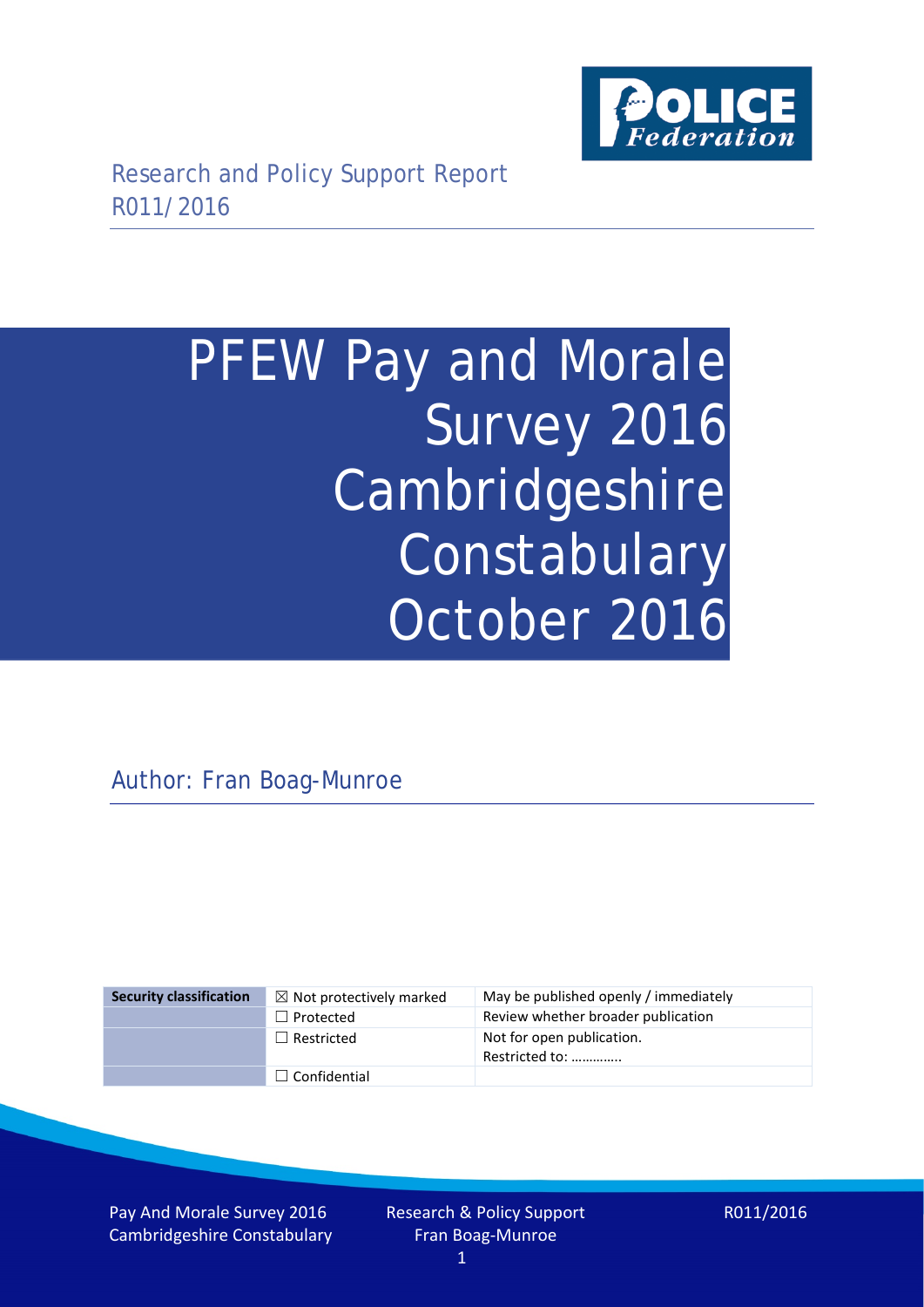## **INTRODUCTION**

This note provides a summary of responses to the PFEW Pay and Morale Survey received from respondents from Cambridgeshire Constabulary in 2016.

Where appropriate, details of average responses for the police service as a whole are also presented, as well as a ranking of Cambridgeshire Constabulary compared to other forces. Where rankings are provided, a ranking of 1 represents the force with the highest percentage of respondents expressing a particular attitude or intention, and a ranking of 42 represents the force with the lowest percentage of respondents expressing a particular attitude or intention<sup>[1](#page-1-0)</sup>. One force was excluded from this ranking because the sample size was considered too low to be representative of the force as a whole (<200 responses). Please be aware that the actual differences between individual rank positions may be quite small and, if used, should be interpreted cautiously.

Graphical summaries are also presented which compare the proportion of respondents expressing a particular attitude or intention in each force to the average for the service as a whole. These graphical summaries indicate either 1) that a force has the same proportion of respondents expressing a particular attitude as the national average or lower; 2) that the force has a higher proportion of respondents expressing a particular attitude than the national average; or 3) that the proportion of respondents expressing a particular attitude in a force is 10% or more higher than the national average.

# **RESPONSE RATE AND RESPONDENTS**

425 responses were received from Cambridgeshire Constabulary, representing a response rate of around 32% (based on March 2016 Home Office figures of officer headcount). The national response rate for the 2016 survey was 35%. Last year's response rate for Cambridgeshire Constabulary was 50%. Please bear this in mind when making comparisons with last year's findings.

Overall 2% of respondents to the survey declined to state which force they belonged to. The responses from these officers have been included within the national data but are excluded from force-level analysis.

75.9% of responses from Cambridgeshire Constabulary were received from male officers and 24.1% of responses were from female officers. 74.3% of respondents were Constables, 18.1% were Sergeants and 7.6% were Inspectors or Chief Inspectors.

<span id="page-1-0"></span> $1$  Rankings have been determined at two decimal places.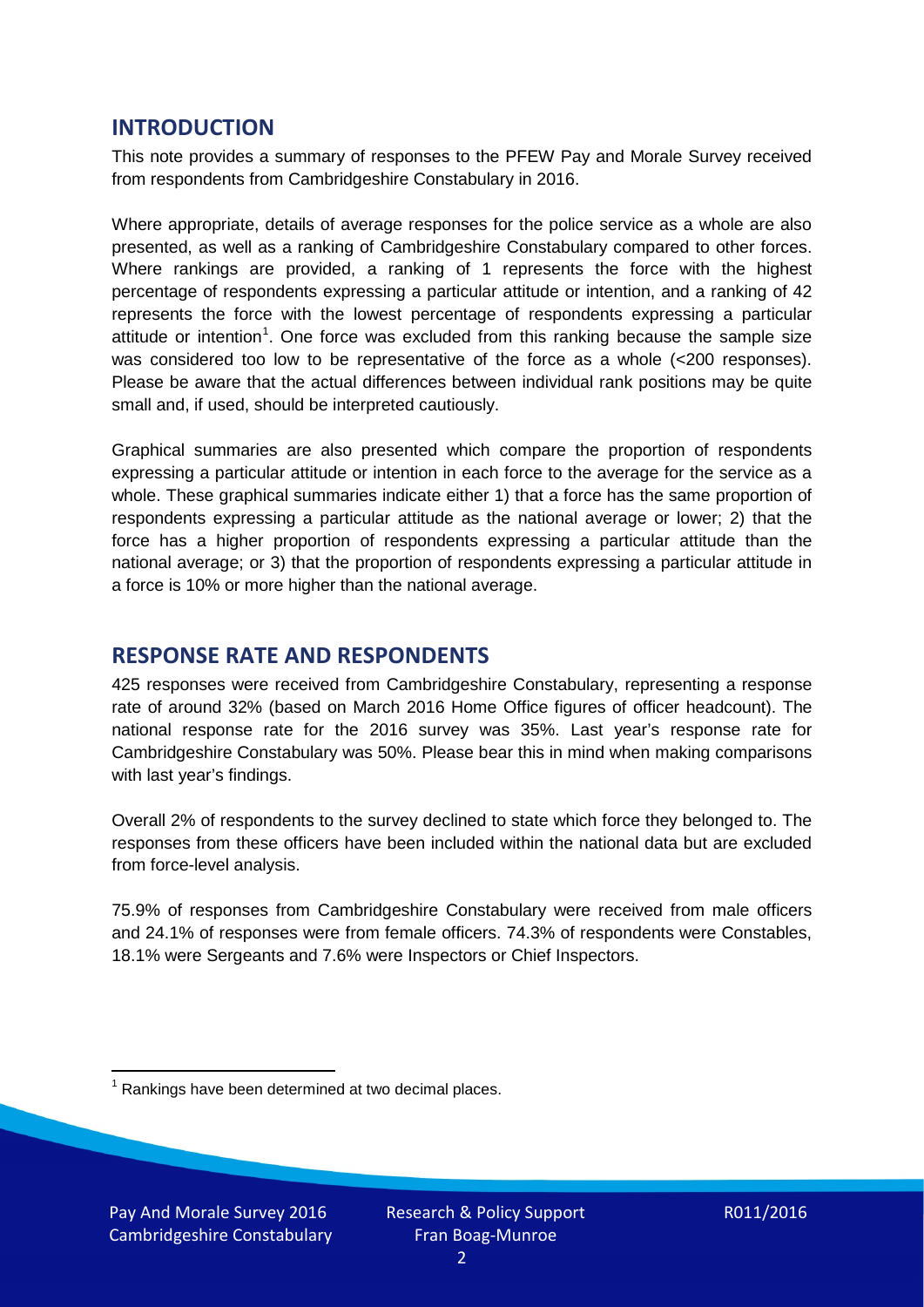## **MORALE**

51.4% of respondents from Cambridgeshire Constabulary told us that their morale is currently low.

Nationally, the proportion of respondents reporting low personal morale ranges from 72.0% at the top ranking force to 41.9% at the bottom ranking force. In terms of the proportion of respondents with low morale, Cambridgeshire Constabulary ranks 26 out of 42, meaning that, compared to Cambridgeshire Constabulary, there are 16 forces with a smaller proportion of respondents reporting low morale.

78.5% of respondents from Cambridgeshire Constabulary felt that morale within the force is currently low.

Across England and Wales as a whole, the proportion of respondents reporting low force morale ranges from 98.8% at the top ranking force to 74.1% at the bottom ranking force. In terms of the proportion of respondents reporting low force morale, Cambridgeshire Constabulary ranks 38 out of 42 forces, meaning that there are 4 forces with a smaller proportion of respondents who feel that morale within their force is low.

Comparison of 2016 and 2015 figures for morale in Cambridgeshire Constabulary are provided in the table below.

|                     | 2016  | 2015  |
|---------------------|-------|-------|
| Low personal morale | 51.4% | 58.3% |
| Low force morale    | 78.5% | 84.7% |

The proportion of respondents in the police service as a whole who said that their morale is low was 55.9%; this compares to 70.1% of respondents to the PFEW Pay and Morale survey in 2016; the proportion of respondents reporting low morale in 2016 was significant smaller than in [2](#page-2-0)015<sup>2</sup>.

The proportion of respondents in the service as a whole who said that morale in their force was low was 89.5%; in 2015, this proportion was 94.6%. Again the difference between 2016 and 2015 was statistically significant<sup>[3](#page-2-1)</sup>.

<span id="page-2-0"></span> $2$ <sup>2</sup> Z= 40.1, p < 0.001

<span id="page-2-1"></span> $3$  Z=25.2, p < 0.001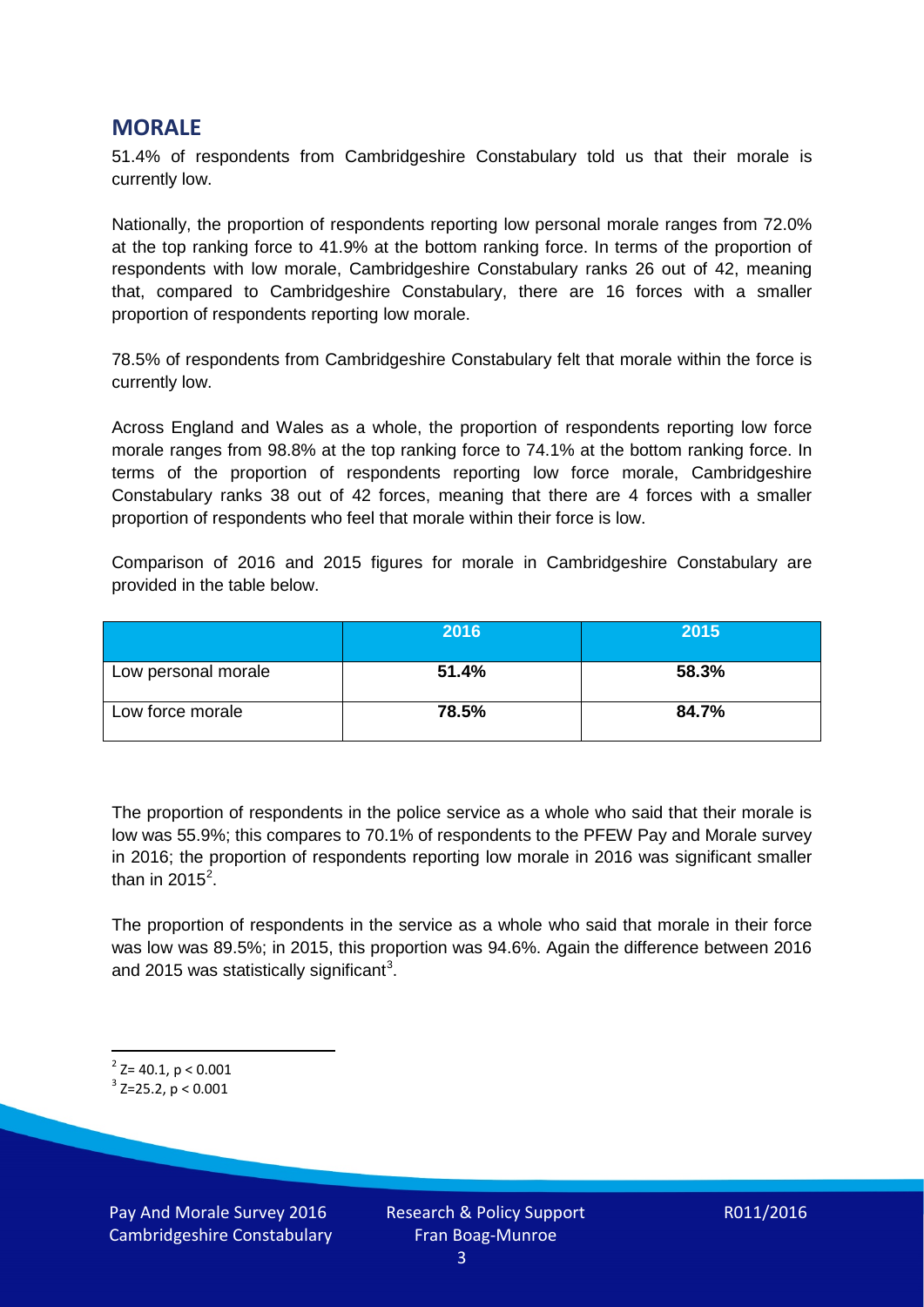*Proportion of respondents reporting low personal morale compared to national average in 2016*



#### *REASONS FOR LOW MORALE*

The survey asked respondents about the factors that had a positive or negative effect on their morale, the table below shows the proportion of respondents in Cambridgeshire Constabulary who said a particular factor has had a negative effect upon their morale compared to the national average.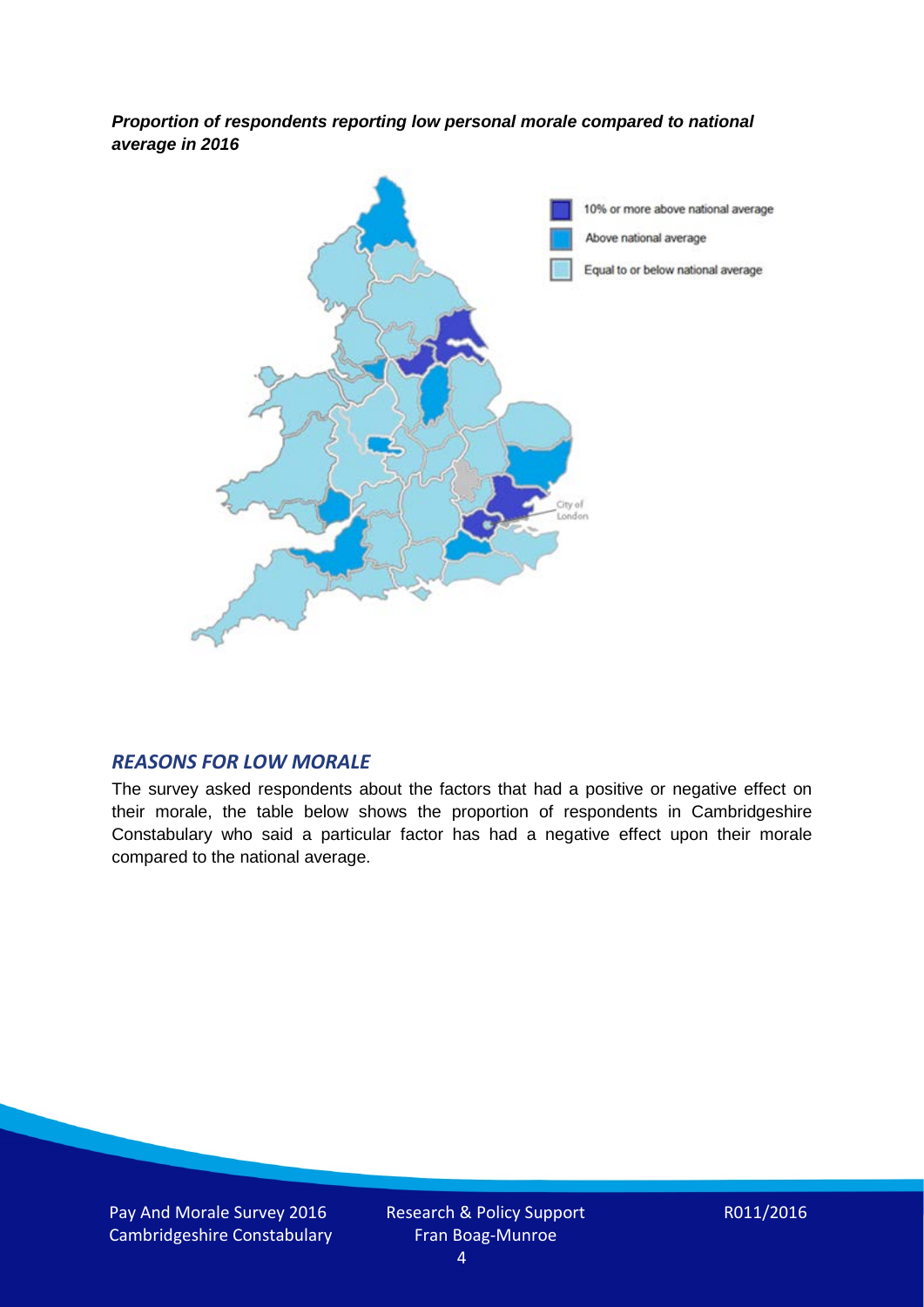| <b>Factor</b>                                  | <b>Negative effect on morale</b><br>(Cambridgeshire<br><b>Constabulary)</b> | <b>Negative effect on morale</b><br><b>(England and Wales)</b> |
|------------------------------------------------|-----------------------------------------------------------------------------|----------------------------------------------------------------|
| Pay and benefits (including<br>pension)        | 62.2%                                                                       | 70.9%                                                          |
| Day-to-day job role                            | 33.7%                                                                       | 39.9%                                                          |
| Workload and responsibilities                  | 51.0%                                                                       | 52.4%                                                          |
| Work-life balance                              | 56.2%                                                                       | 58.2%                                                          |
| Opportunities for<br>development and promotion | 43.6%                                                                       | 49.9%                                                          |
| Health and wellbeing                           | 51.5%                                                                       | 54.3%                                                          |
| How the police as a whole<br>are treated       | 80.5%                                                                       | 84.2%                                                          |
| Treatment by senior<br>managers                | 35.3%                                                                       | 42.1%                                                          |

# **ATTITUDES TOWARDS THE POLICE**

56.8% of respondents from Cambridgeshire Constabulary said that they would not recommend joining the police to others.

Nationally, the proportion of respondents who said that they would not recommend joining the police to others ranges from 78.6% in the top ranking force to 55.4% in the bottom ranking force. Compared to the other forces in England and Wales, Cambridgeshire Constabulary ranks 41 out of 42; there is therefore 1 force with a smaller proportion of respondents who say that they would not recommend joining the police to others.

57.5% of respondents from Cambridgeshire Constabulary said that they did not feel valued within the police.

The proportion of respondents who did not feel valued ranges from 79.2% in the top ranking force to 53.1% in the bottom ranking force. In terms of the proportion of respondents who did not feel valued within the police, Cambridgeshire Constabulary ranks 37 out of 42; there are 5 forces with a smaller proportion of respondents who did not feel valued.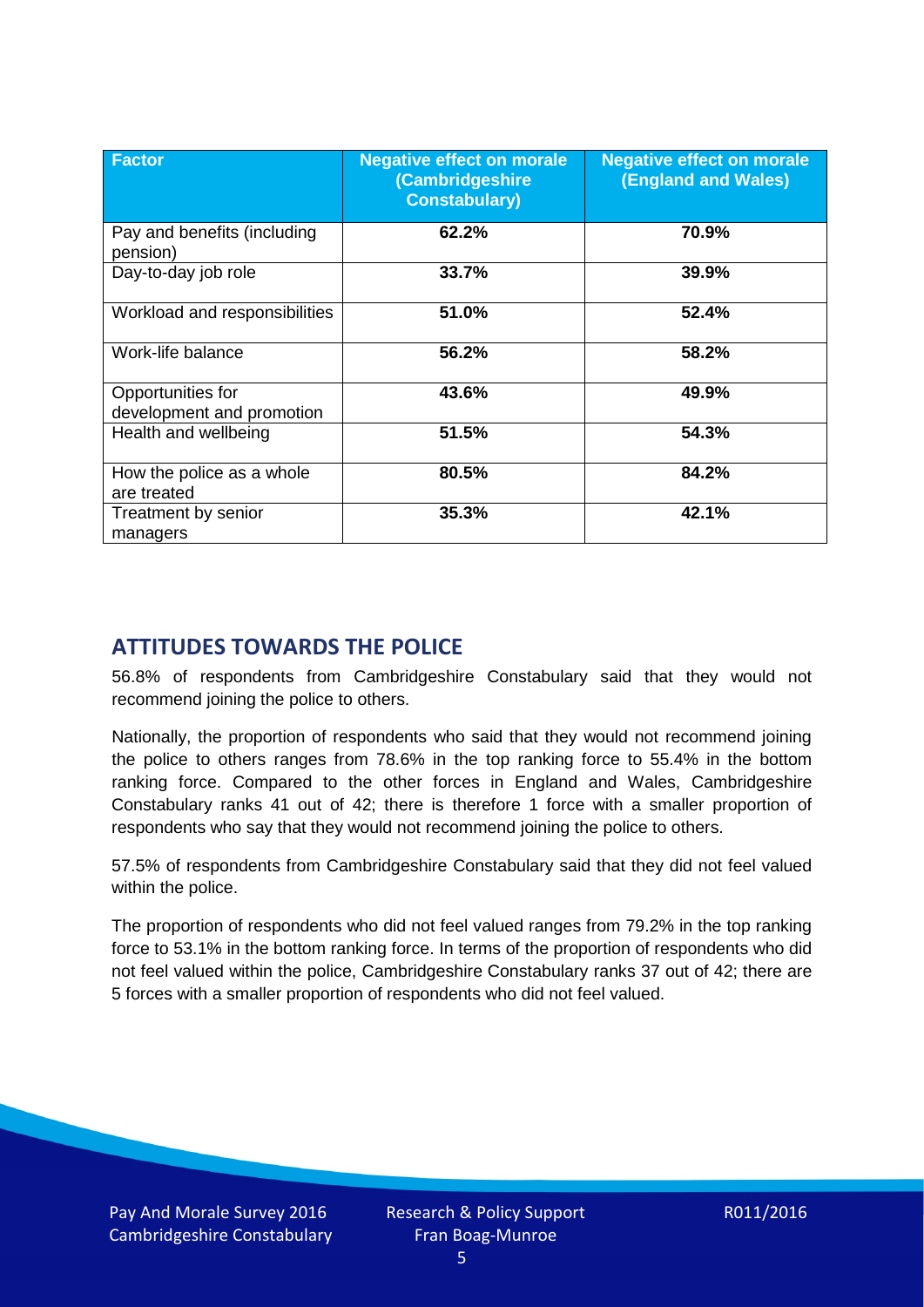|                                                           | 2016  | 2015  |
|-----------------------------------------------------------|-------|-------|
| would<br>not<br>recommend joining<br>the police to others | 56.8% | 60.5% |
| I do not feel valued<br>in the police                     | 57.5% | 60.8% |

For the service as a whole, the proportion of respondents in 2016 who said that they would not recommend joining the police to others was 69.9%. In 2015, 76.3% of respondents said that they would not recommend joining the police. The difference between 2016 and 2015 is statistically significant<sup>[4](#page-5-0)</sup>.

Across the police service as a whole, 67.3% of respondents said that they did not feel valued; compared to 74.7% of respondents in last year's survey. A significantly smaller proportion of respondents did not feel valued this year compared to 201[5](#page-5-1)<sup>5</sup>.

#### *Proportion of respondents who would not recommend the police to others compared to national average in 2016*



<span id="page-5-1"></span><span id="page-5-0"></span> $4$  Z = 19.6, p < 0.001  $5 z = 22.1, p < 0.001$ 

Pay And Morale Survey 2016 Cambridgeshire Constabulary Research & Policy Support Fran Boag-Munroe

$$
R011/2016
$$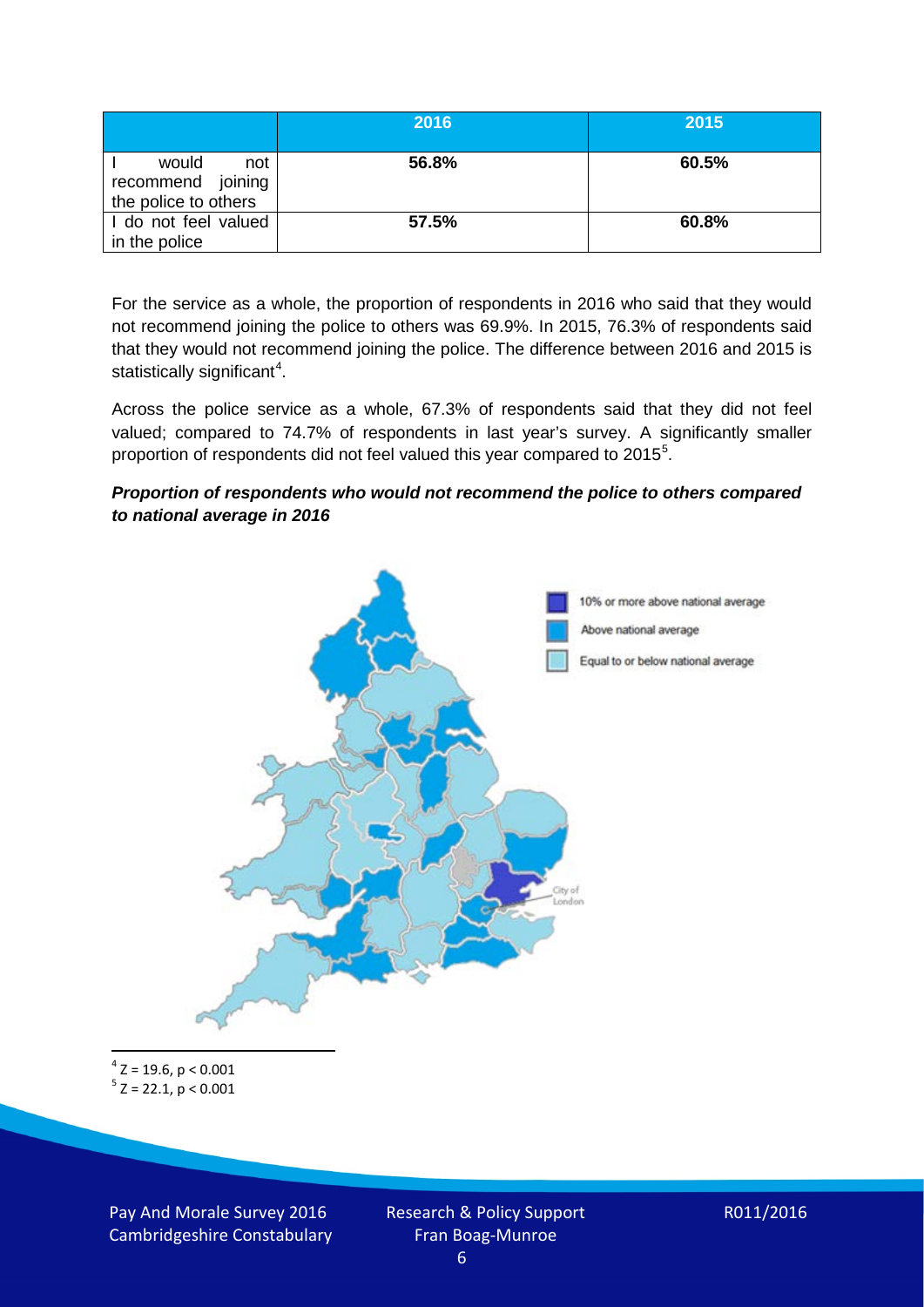# **INTENTION TO LEAVE**

9.5% of respondents from Cambridgeshire Constabulary told us that they intend to leave the police service within two years. A further 18.3% of respondents said that they currently do not know what their intentions are with regards to staying in or leaving the police.

The proportion of respondents who planned to leave the police ranged from 21.5% at the top ranking force to 4.5% at the bottom ranking force. In terms of the proportion of respondents intending to leave, Cambridgeshire Constabulary ranks 25 out of 42 forces, meaning that there are 17 forces with a smaller proportion of respondents intending to leave within two years.

Comparison of 2016 and 2015 figures for intention to leave in Cambridgeshire Constabulary are provided in the table below.

|                                                | 2016 | 2015    |
|------------------------------------------------|------|---------|
| Intend to leave the police<br>within two years | 9.5% | $9.2\%$ |

For the service as a whole, 11.8% of respondents planned to leave the police service within two years; in 2015, 15.6% of respondents said that they intended to leave within two years. A significantly smaller proportion of respondents intended to leave the police service in 2015 compared to 201[6](#page-6-0)<sup>6</sup>.

<span id="page-6-0"></span> $6$  Z = 15.2, p < 0.001

Pay And Morale Survey 2016 Cambridgeshire Constabulary Research & Policy Support Fran Boag-Munroe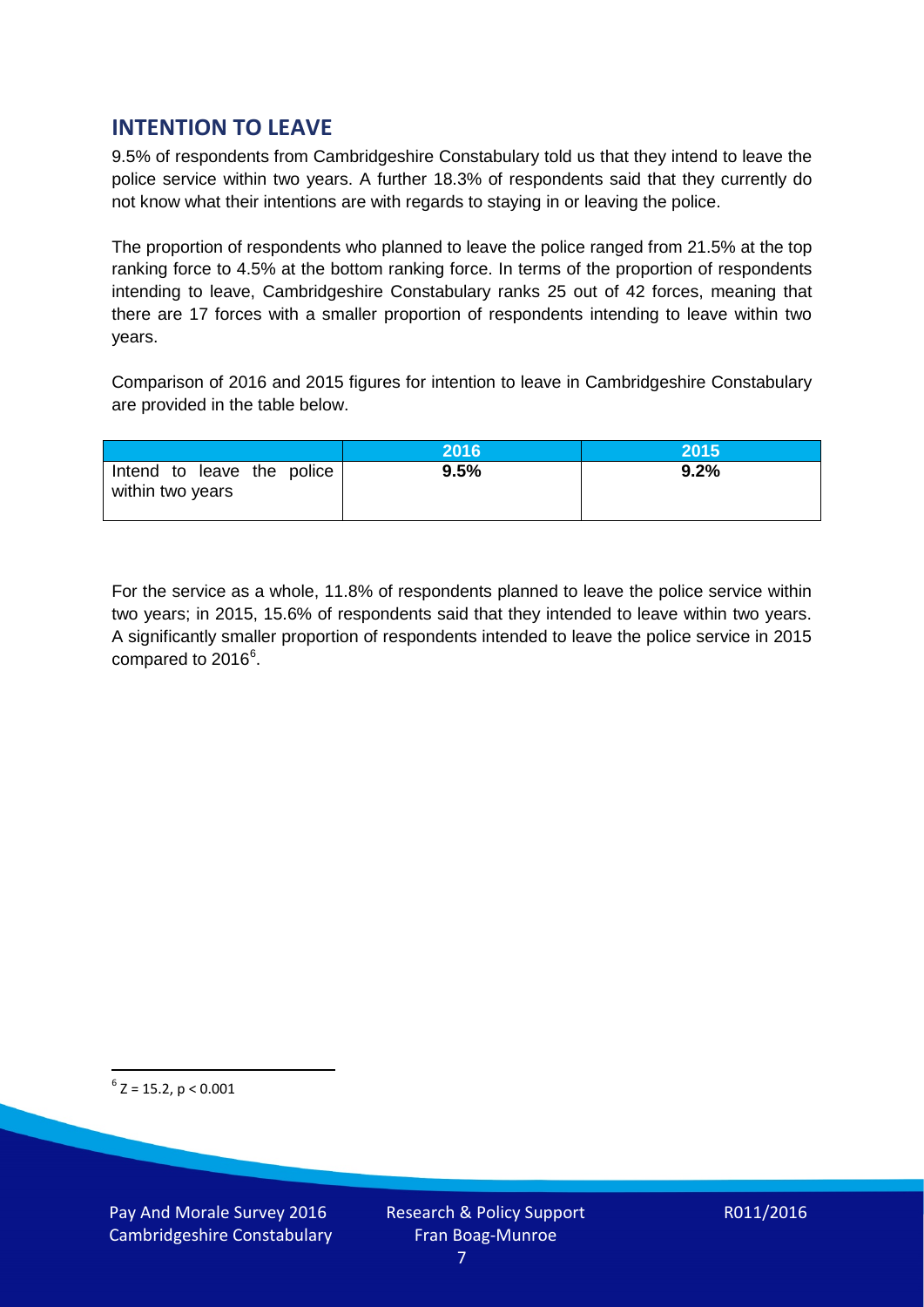*Proportion of respondents intending to leave the police within two years compared to national average in 2016*



## *REASONS FOR INTENDING TO LEAVE THE POLICE SERVICE*

Respondents who had said they intended to leave were asked to indicate the reasons behind this intention. The table below shows the proportion of respondents in Cambridgeshire Constabulary who said that a particular factor has had a major effect on their intention to leave, compared to the national average.

Please be aware that respondents were able to choose more than one option therefore the figures provide below will not add up to 100%.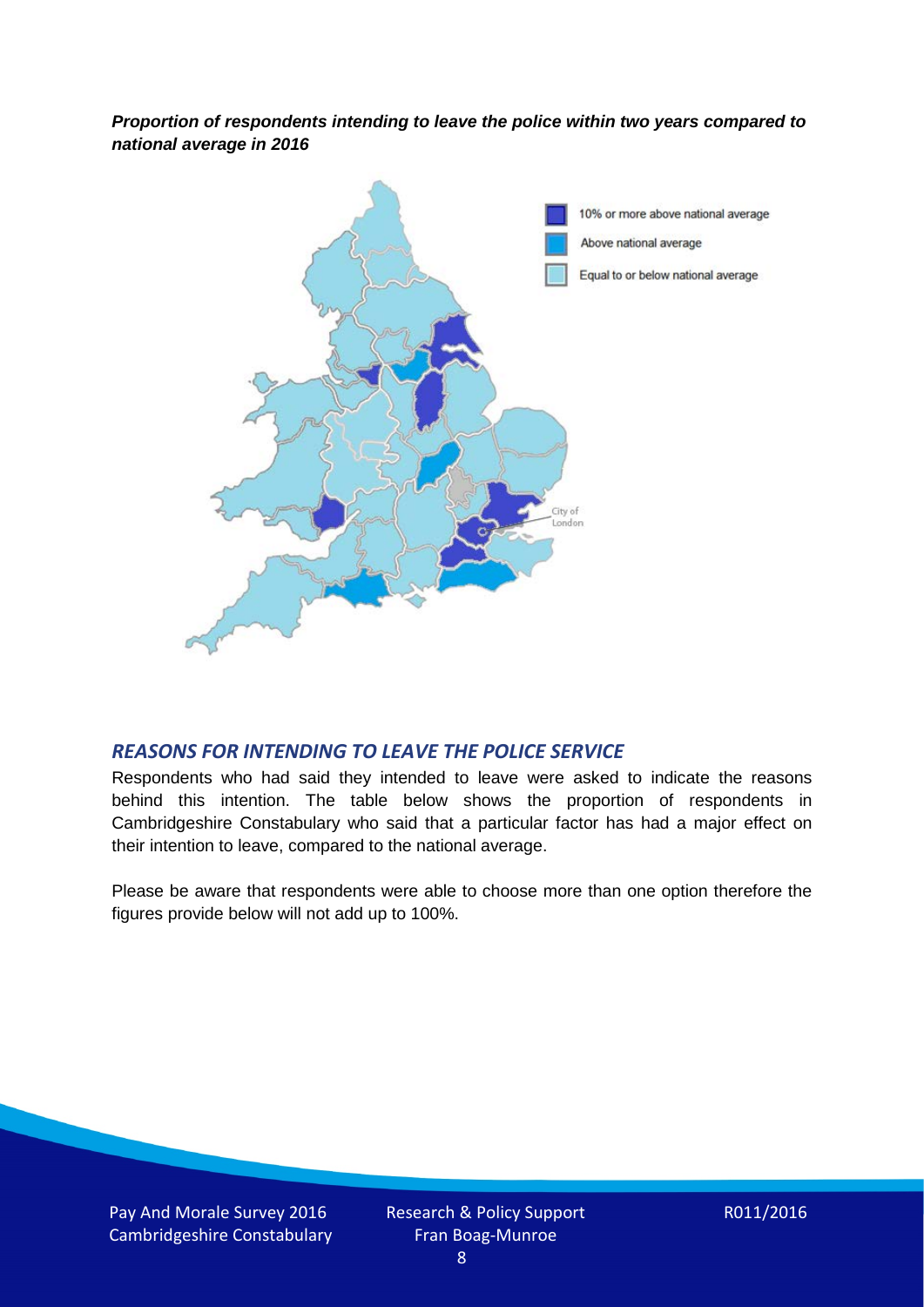| <b>Factor</b>                                          | <b>Major effect on intention to</b><br>leave (Cambridgeshire<br><b>Constabulary)</b> | <b>Major effect on intention to</b><br>leave (England and Wales) |
|--------------------------------------------------------|--------------------------------------------------------------------------------------|------------------------------------------------------------------|
| The impact of your job on<br>your family/personal life | 47.4%                                                                                | 57.2%                                                            |
| Your morale                                            | 81.6%                                                                                | 81.7%                                                            |
| Your opportunities for<br>development and promotion    | 44.7%                                                                                | 49.1%                                                            |
| Your pay and benefits                                  | 65.8%                                                                                | 67.6%                                                            |
| Better job opportunities<br>outside of the Police      | 55.3%                                                                                | 59.2%                                                            |
| The impact of the job on your<br>health and wellbeing  | 67.6%                                                                                | 69.4%                                                            |
| Dissatisfaction with your day-<br>to-day job role      | 35.1%                                                                                | 43.6%                                                            |
| Your workload and<br>responsibilities                  | 47.4%                                                                                | 41.8%                                                            |
| How the police was a whole<br>are treated              | 73.7%                                                                                | 77.6%                                                            |
| Your treatment by senior<br>managers                   | 39.5%                                                                                | 43.7%                                                            |

# **PAY AND BENEFITS**

71.6% of respondents from Cambridgeshire Constabulary told us that they do not feel that they are paid fairly for the responsibilities they have within their job.

Across England and Wales, the proportion of respondents who feel that they are not paid fairly for their responsibilities ranges from 80.8% at the top ranking force to 63.0% at the bottom ranking force. Cambridgeshire Constabulary ranks 29 out of 42 forces; there are 13 forces with a smaller proportion of respondents who say that they are not fairly paid for the responsibilities within their job.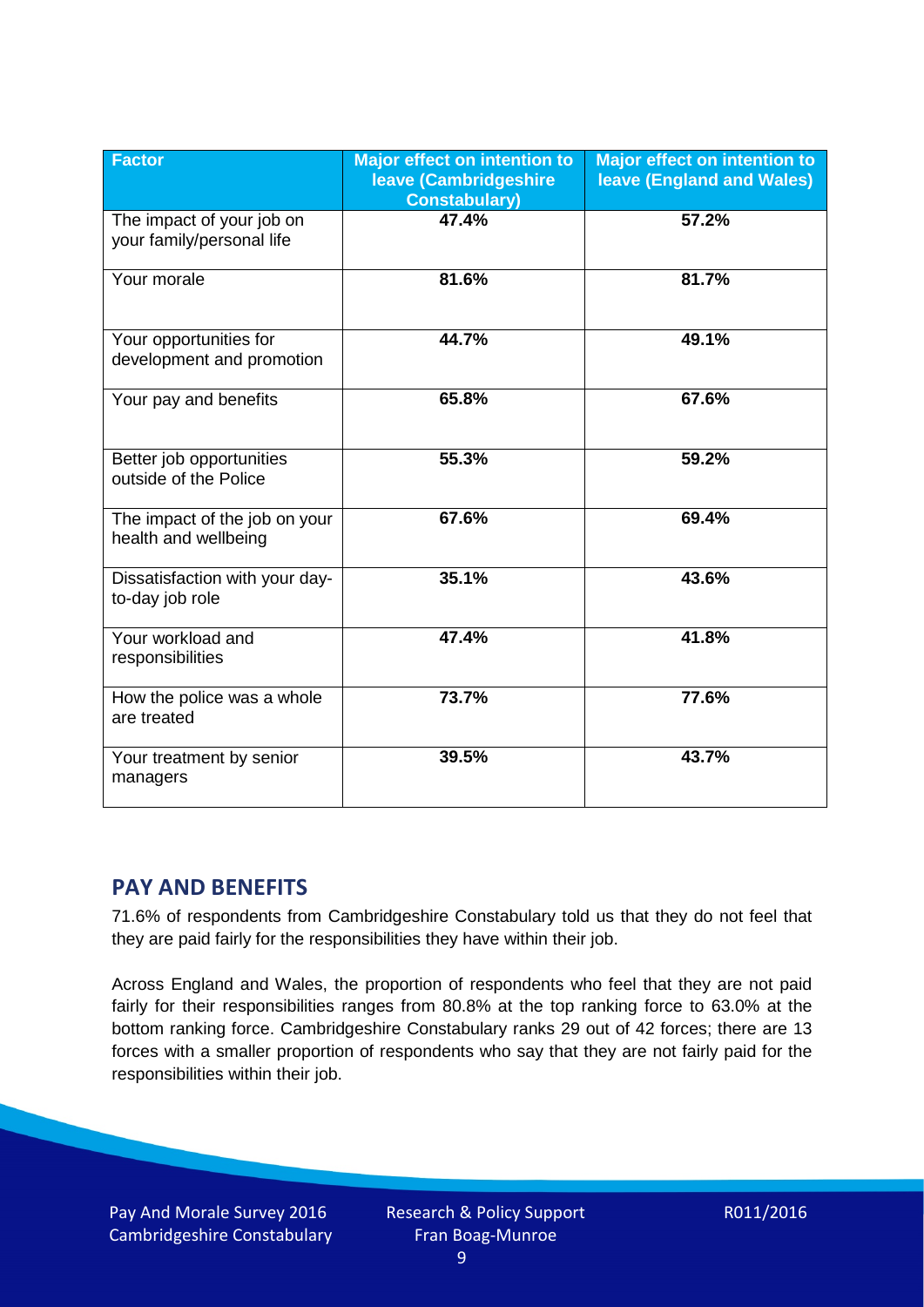61.8% of respondents from Cambridgeshire Constabulary said that they are dissatisfied with their overall remuneration (including basic pay and allowances) and 63.5% said that they are dissatisfied with their pensions.

Nationally, The proportion of respondents who are dissatisfied with their overall remuneration ranges from 74.2% at the top ranking force to 50.9% at the bottom ranking force. In terms of respondents reporting dissatisfaction with their remuneration, Cambridgeshire Constabulary ranks 27 out of 42 forces, meaning that there are 15 forces with a smaller proportion of respondents who are dissatisfied with their remuneration.

Pension dissatisfaction ranges from 71.5% at the top ranking force to 55.5% at the bottom ranking force. Cambridgeshire Constabulary ranks 23 out of 42 forces for this indicator; therefore there are 19 forces with a smaller proportion of respondents who are dissatisfied with their pension.

|                                                                         | 2016  | 2015  |
|-------------------------------------------------------------------------|-------|-------|
| Do not feel fairly paid for the<br>responsibilities within their<br>job | 71.6% | 64.4% |
| Dissatisfied with total<br>remuneration                                 | 61.8% | 51.3% |
| Dissatisfied with pension                                               | 63.5% | 64.7% |

Nationally, 74.4% of respondents said that they were not paid fairly for the responsibilities they have within their job; this proportion was 70.3% in 2015. A significantly larger proportion of respondents said that they were not paid fairly for their responsibilities this year compared to last year<sup>[7](#page-9-0)</sup>.

The proportion of respondents across the police service as a whole who were dissatisfied with their remuneration was 66.7%; this compares to 62.7% in 2015. The difference between

<span id="page-9-0"></span> $7$  Z=12.5, p < 0.001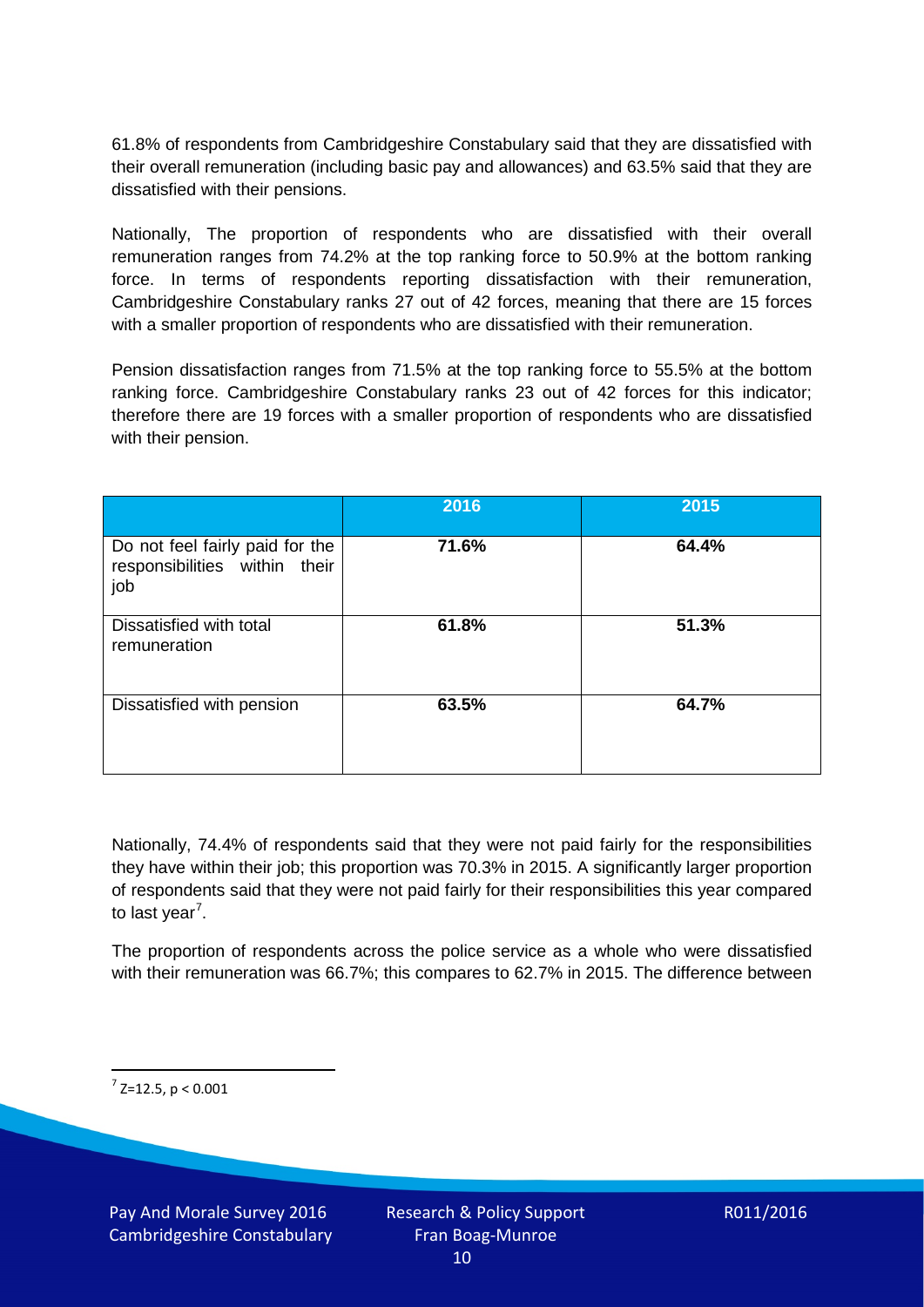the proportion of respondents who were dissatisfied with their overall remuneration in 2016 and 2015 was statistically significant<sup>[8](#page-10-0)</sup>.

Across England and Wales, the proportion of respondents who were dissatisfied with their pension in 2016 was 66.6%; this proportion was 68.9% in 2015. A significantly smaller proportion of respondents were dissatisfied with their pension this year compared to last year<sup>[9](#page-10-1)</sup>.

#### *Proportion of respondents who do not feel fairly paid for the responsibilities within their job compared to national average in 2016*



<span id="page-10-1"></span><span id="page-10-0"></span> $8$  Z = 11.4, p < 0.001  $^{9}$  Z = 6.7 p < 0.001

Pay And Morale Survey 2016 Cambridgeshire Constabulary Research & Policy Support Fran Boag-Munroe 11